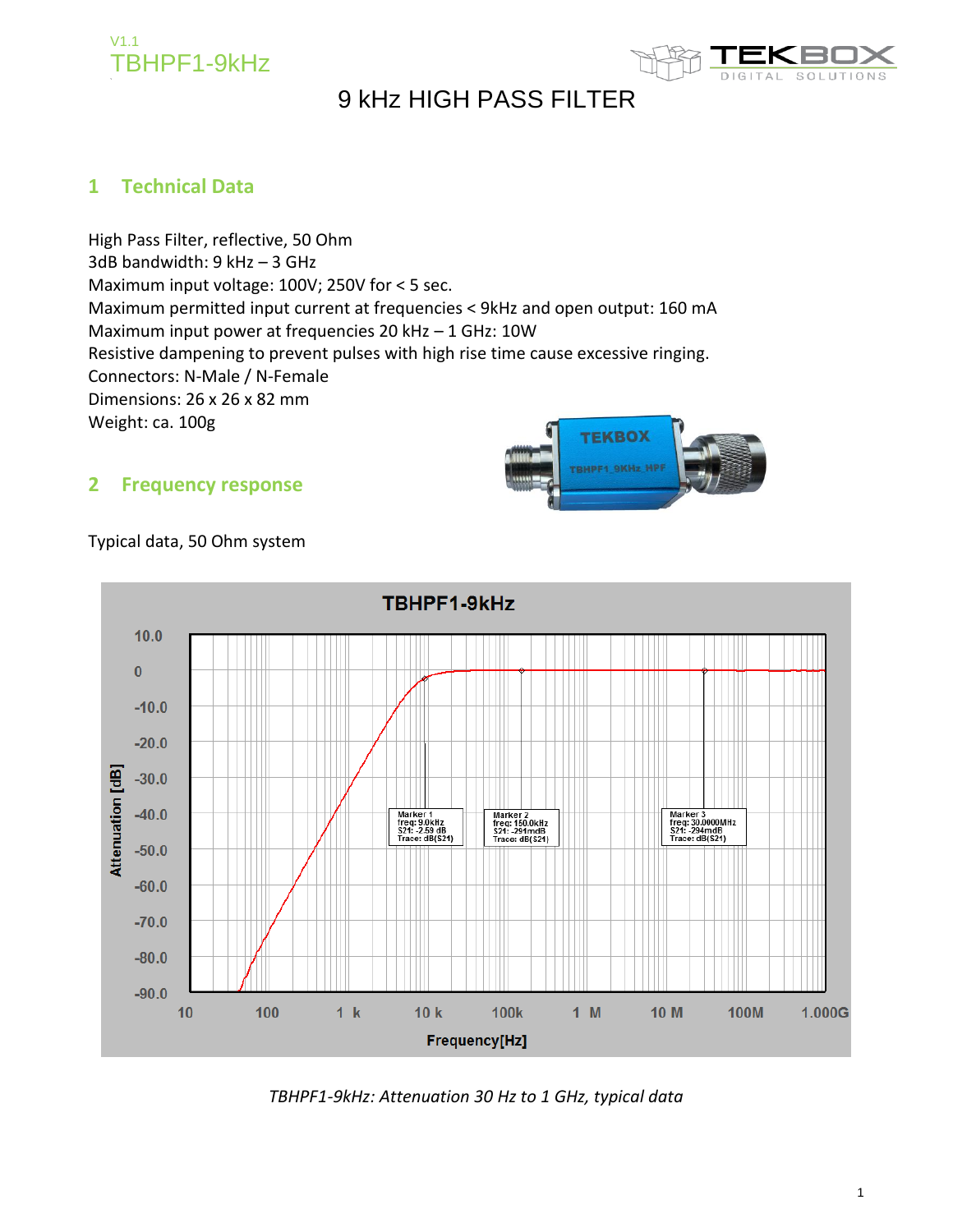



## Attenuation table, 50 Ohm system:

| Frequency [Hz] | Attenuation [dB] | Frequency [Hz] | Attenuation [dB] |
|----------------|------------------|----------------|------------------|
| 30             | 97.13            | 13000          | 1.15             |
| 40             | 89.93            | 14000          | 1.02             |
| 50             | 85.91            | 15000          | 0.91             |
| 100            | 73.25            | 20000          | 0.61             |
| 250            | 57.30            | 25000          | 0.49             |
| 500            | 45.27            | 50000          | 0.33             |
| 750            | 38.20            | 100000         | 0.29             |
| 1000           | 33.20            | 250000         | 0.27             |
| 2500           | 17.59            | 500000         | 0.27             |
| 5000           | 7.31             | 1000000        | 0.27             |
| 6000           | 5.29             | 10000000       | 0.27             |
| 7000           | 3.92             | 30000000       | 0.28             |
| 8000           | 2.99             | 100000000      | 0.41             |
| 9000           | 2.35             | 250000000      | 0.53             |
| 10000          | 1.90             | 500000000      | 0.39             |
| 11000          | 1.57             | 750000000      | 0.43             |
| 12000          | 1.33             | 1000000000     | 0.46             |

*TBHPF1-9kHz: Attenuation 30 Hz to 1 GHz, typical data*

Voltage attenuation table, 1 MΩ load impedance:

| Frequency [Hz] | Vout/Vin [dB] | Frequency [Hz] | Vout/Vin [dB] |
|----------------|---------------|----------------|---------------|
| 30             | $>60$         | 7000           | 1.92          |
| 40             | $>60$         | 8000           | 0.43          |
| 50             | $>60$         | 9000           | 0.085         |
| 100            | $>60$         | 10000          | 0.25          |
| 250            | $>60$         | 20000          | 0.47          |
| 500            | 58.6          | 25000          | 0.56          |
| 750            | 53.9          | 50000          | 0.42          |
| 1000           | 48.4          | 100000         | 0.17          |
| 2500           | 20.1          | 250000         | 0.083         |
| 5000           | 9.93          | 500000         | 0.042         |
| 6000           | 6.11          | 1000000        | 0.034         |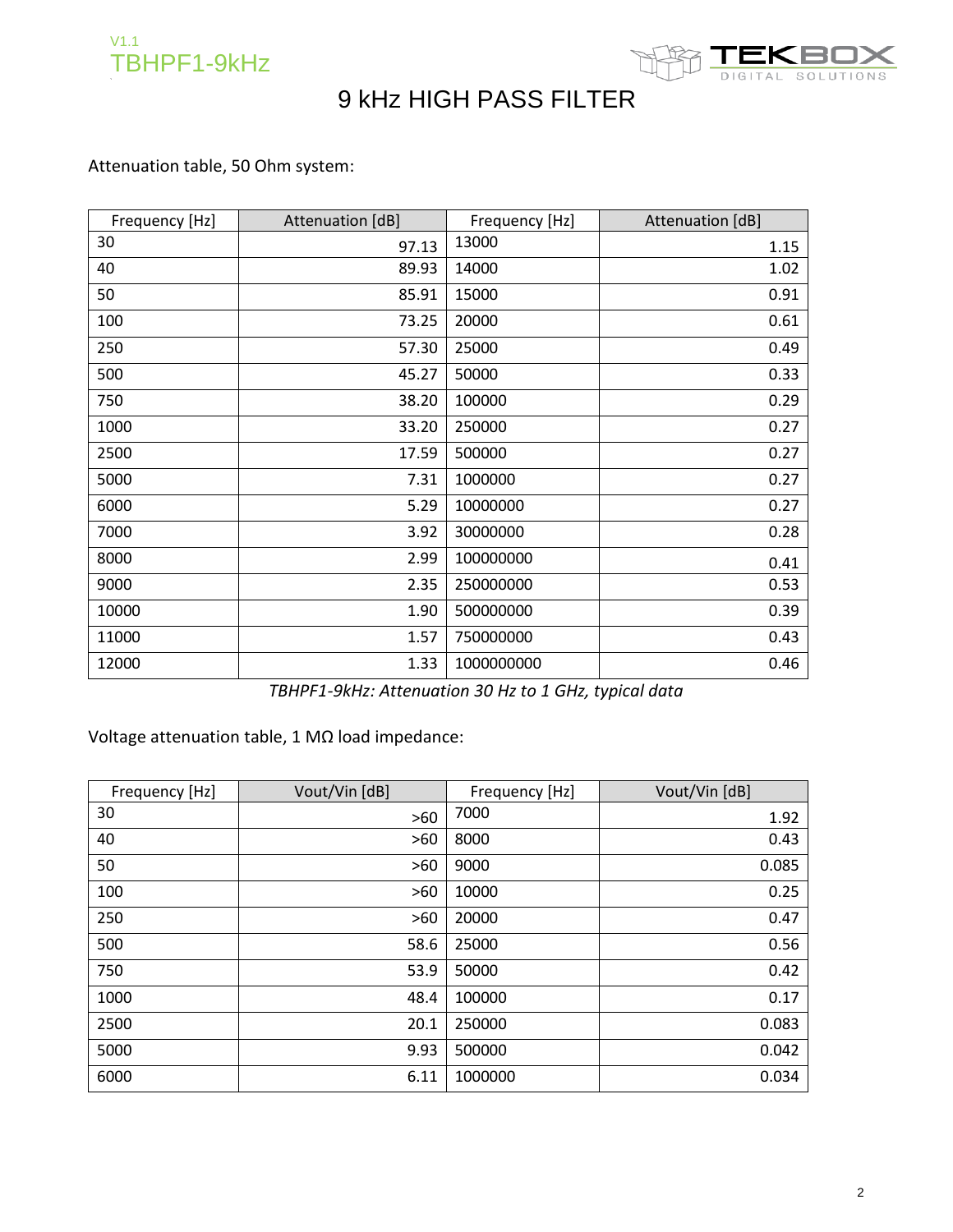



## **3 Applications**

- General purpose filter
- Spectrum analyzer / measurement receiver RF input protection

### **Analyzer RF frontend limitations:**

Whenever working with spectrum analyzers, be aware that excessive input power, voltage transients or ESD can destroy the RF-frontend. Spectrum analyzers typically have a maximum CW input rating in the range of +20 dBm to +30 dBm. Unlike oscilloscopes, spectrum analyzer inputs are not protected or only vaguely protected. A simplified RF frontend looks as below:



The diodes at the input typically serve as ESD protection diodes. In order to fully protect the input with a limiter, shunt diodes would need to be combined with a series resistor to limit forward current in case of excessive input signal. Consequently, a classic current limiting resistor solution cannot be implemented, as it would increase the input impedance of the analyzer.

A limiter could be implemented by combining it with an attenuator, however this would degrade the sensitivity of the analyzer and limit its use.

The first weak link of the input chain is the RF switch. Typical EMI spectrum analyzers use integrated GaAs switches. GaAs switches are inherently weak at low frequencies. Many GaAs switches are not even specified with respect to maximum input power at low frequencies, down to 9 kHz.

Below is an example of an "honest" data sheet of a typical GaAs switch:

| <b>HMC221B</b>                                                                                 |                        |  |  |  |
|------------------------------------------------------------------------------------------------|------------------------|--|--|--|
| ABSOLUTE MAXIMUM RATINGS                                                                       |                        |  |  |  |
| Table 2.                                                                                       |                        |  |  |  |
| <b>Parameter</b>                                                                               | Rating                 |  |  |  |
| Control Voltage Range (A and B)                                                                | $-0.2$ V dc to 12 V dc |  |  |  |
| RF Input Power Level (CW Peak,                                                                 | 0.36W                  |  |  |  |
| $V_{\text{CTL}} = 0 V/5 V$                                                                     |                        |  |  |  |
| 10 kHz to 10 MHz                                                                               | 8 dBm                  |  |  |  |
| 10 MHz to 20 MHz                                                                               | 10 dBm                 |  |  |  |
| 20 MHz to 30 MHz                                                                               | 11 dBm                 |  |  |  |
| 30 MHz to 250 MHz                                                                              | 14 dBm                 |  |  |  |
| 250 MHz to 3.0 GHz                                                                             | 31 dBm                 |  |  |  |
| Hot Switching RF Input Power Level<br>(CW Peak, $V_{\text{C}T1} = 0 \text{ V} / 5 \text{ V}$ ) |                        |  |  |  |
| 10 kHz to 250 MHz                                                                              | 6 dBm                  |  |  |  |
| 250 MHz to 3.0 GHz<br>20 dBm                                                                   |                        |  |  |  |

The maximum RF input power ratings versus frequency clearly show the degradation at low frequencies.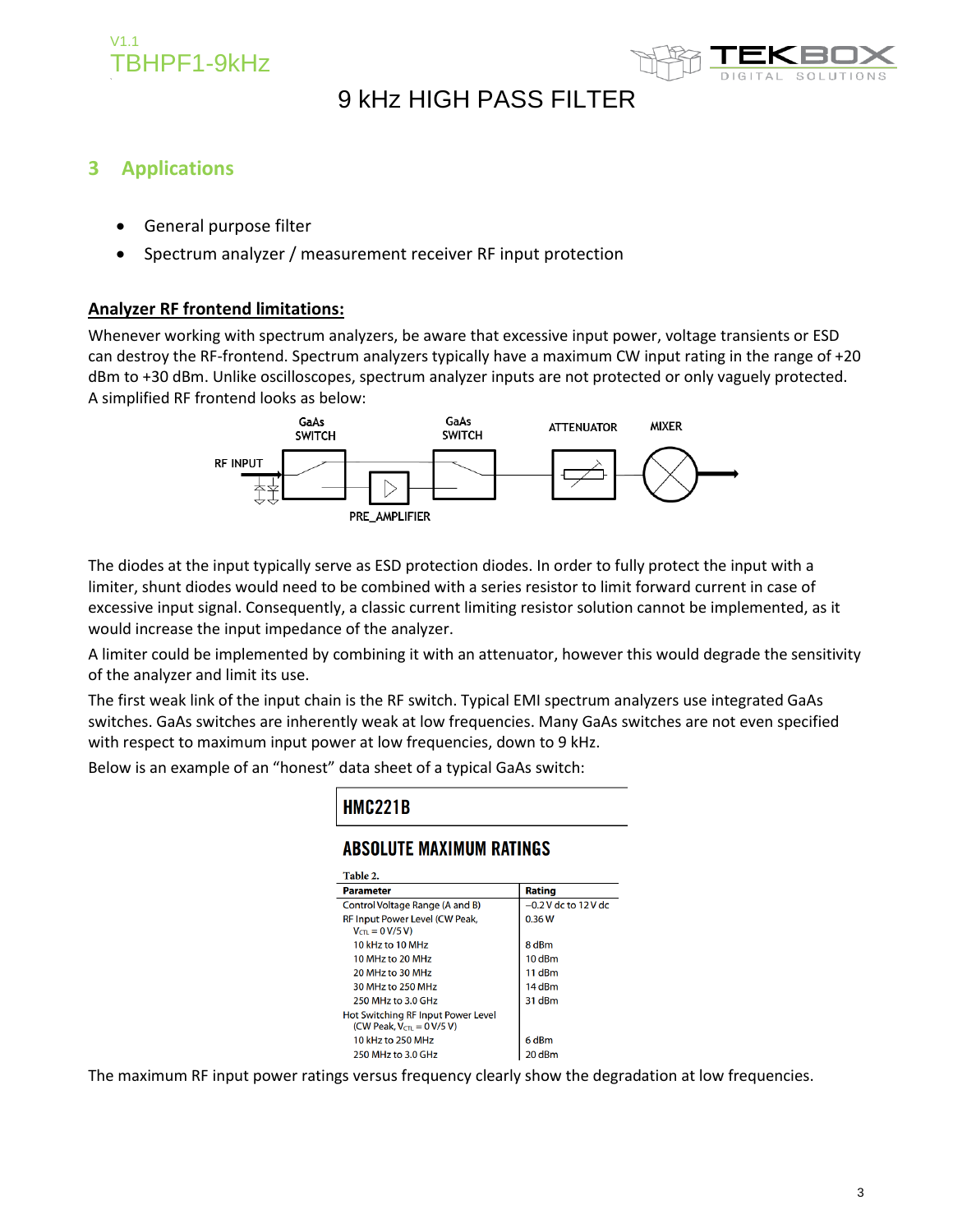

### **Residual 50 Hz voltage at the RF output of LISN:**

The picture below shows the basic circuit diagram of an AC LISN:



The full AC mains voltage is present at the DUT terminals of the LISN. The RF coupling capacitor and the 1K resistor form a voltage divider, which determines the amplitude of the 50 Hz voltage at the RF connector.

Considering a 0.1µF capacitor, which has an impedance of 32K at 50 Hz. Together with the 1K resistor, the resulting 50 Hz voltage at the RF terminal of the LISN is approximately 6.6V in the absence of any load. Assuming a 50 Ohm load in parallel to the 1K resistor, the residual 50 Hz voltage would become negligible.

Some LISN may need to use a higher value, in order to meet the impedance specifications at lower frequencies. Assuming a 0.5µF capacitor, the residual 50 Hz voltage at the RF terminal of the LISN would be as high as 31V. This still would become reduced to a negligible value, if a 50 Ohm load in parallel to the 1K resistor is present.

However, it is unlikely that a low cost analyzer has an input impedance of 50 Ohm at 50 Hz. Typically the input impedance is not specified for frequencies below 9 kHz. Furthermore, as already mentioned, low cost analyzers use GaAs switches at the RF input, which are inherently vulnerable at low frequencies.

Consequently, placing a 9 kHz high pass filters, or 150 kHz high pass filters at the RF input of a spectrum analyzer or measurement receiver will offer good protection against residual 50 Hz voltage. Due to its very low insertion loss in the pass band, it will not reduce the dynamic range of the measurement.

### **Sub-harmonics of switched mode regulators:**

When carrying out conducted noise tests of switched-mode power supplies, the highest spurious levels occur at relatively low frequencies. Sub-harmonics are even more critical. These are typically at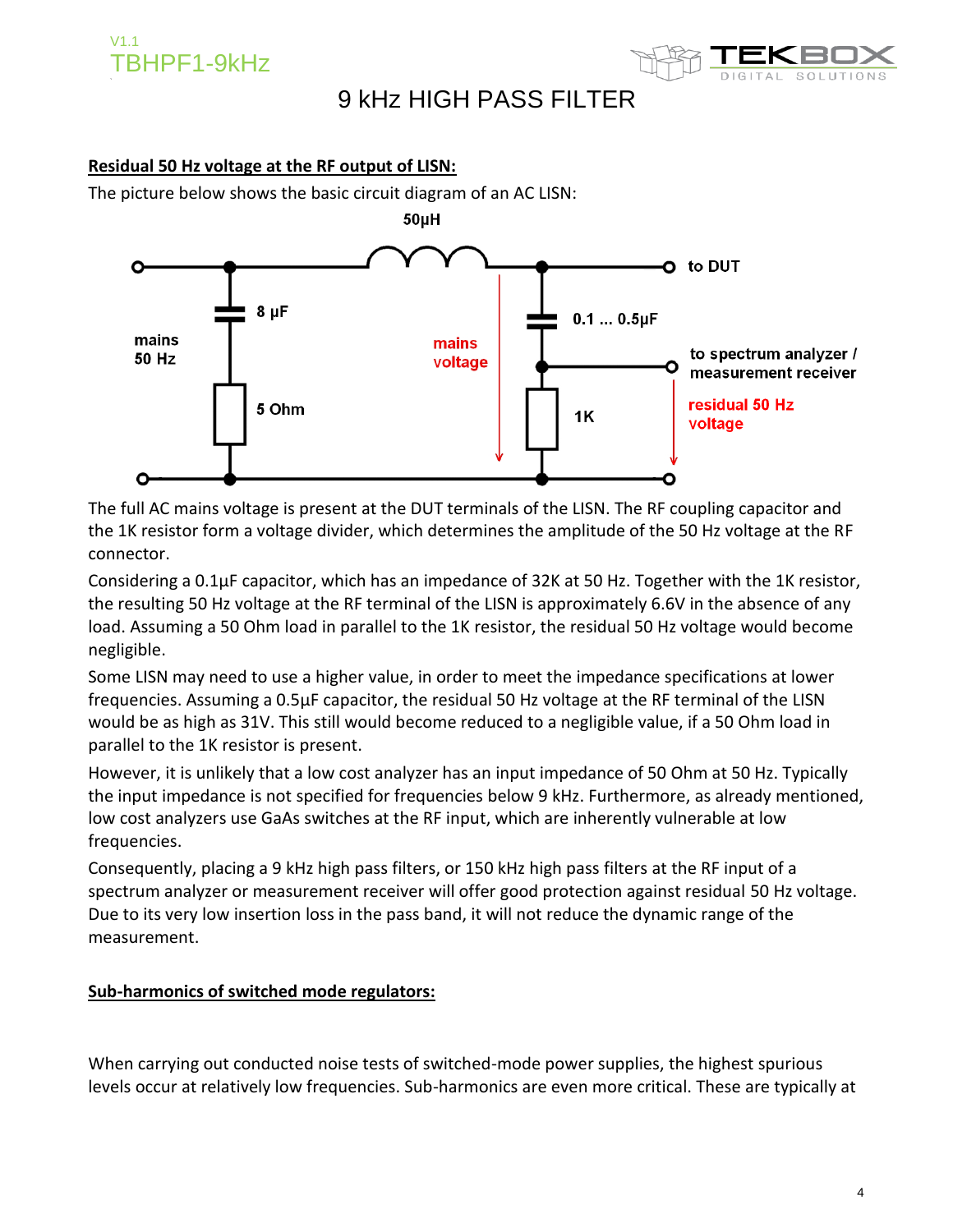

frequencies significantly below 100 kHz and unless they produce audible noise due to magnetostriction of the power inductors, they often go completely unnoticed, as most tests start at 9 kHz or 150 kHz. You may carry out a conducted noise test and wonder, why the analyzer beeps and displays an ADC overflow warning, despite all spurious being well below limits. What drives the attenuator into saturation may be a very high amplitude sub-harmonic at e.g. 6 kHz.

In case that you notice that your signals are in the range of 20 dB lower than what they actually are, disaster already happened. The first GaAs switch is already damaged. In most cases, it fails with a short on the RF path and protects the following components, but in extreme cases, the damage will reach as far as the first mixer.

In order to prevent such things happen, you always should start investigating any new EUT using external attenuators, high pass filters or a combined attenuator/filter/limiter. With an external 20 dB attenuator or limiter attached to the analyzer input, have a look at the spectrum at very low frequencies and ensure that there are no signals with critically high amplitude.

Alternatively, you can first connect an oscilloscope to the LISN RF output and check the EUT emissions in the time domain. In order to establish the same impedance level as with a connected spectrum analyzer, terminate the oscilloscope input with a 50 Ohm feed through or switch the input to 50 Ohm, if the scope offers this feature.

Here are some guidelines when performing conducted emission measurements with a LISN:

- 1) Leave the RF output of the LISN unconnected
- 2) Connect the EUT to the LISN
- 3) Connect the LISN to the isolation transformer
- 4) Power on the EUT
- 5) Check the RF output of the LISN using a scope and / or the analyzer with an external 20 dB attenuator and 9kHz (150kHz) low pass filter or combined attenuator/filter/limiter
- 6) Connect the RF cable from LISN output to the spectrum analyzer input
- 7) Carry out the conducted noise scan
- 8) Disconnect the RF cable
- 9) Power off the EUT

**NOTE:** The purpose of having the analyzer disconnected during power cycling (ON/OFF) the EUT is to avoid voltage transients due to back EMF, especially of highly inductive loads such as motors or switched-mode power supplies. These signals can easily be large and fast enough to cause permanent damage to the sensitive RF front end of the analyzer.